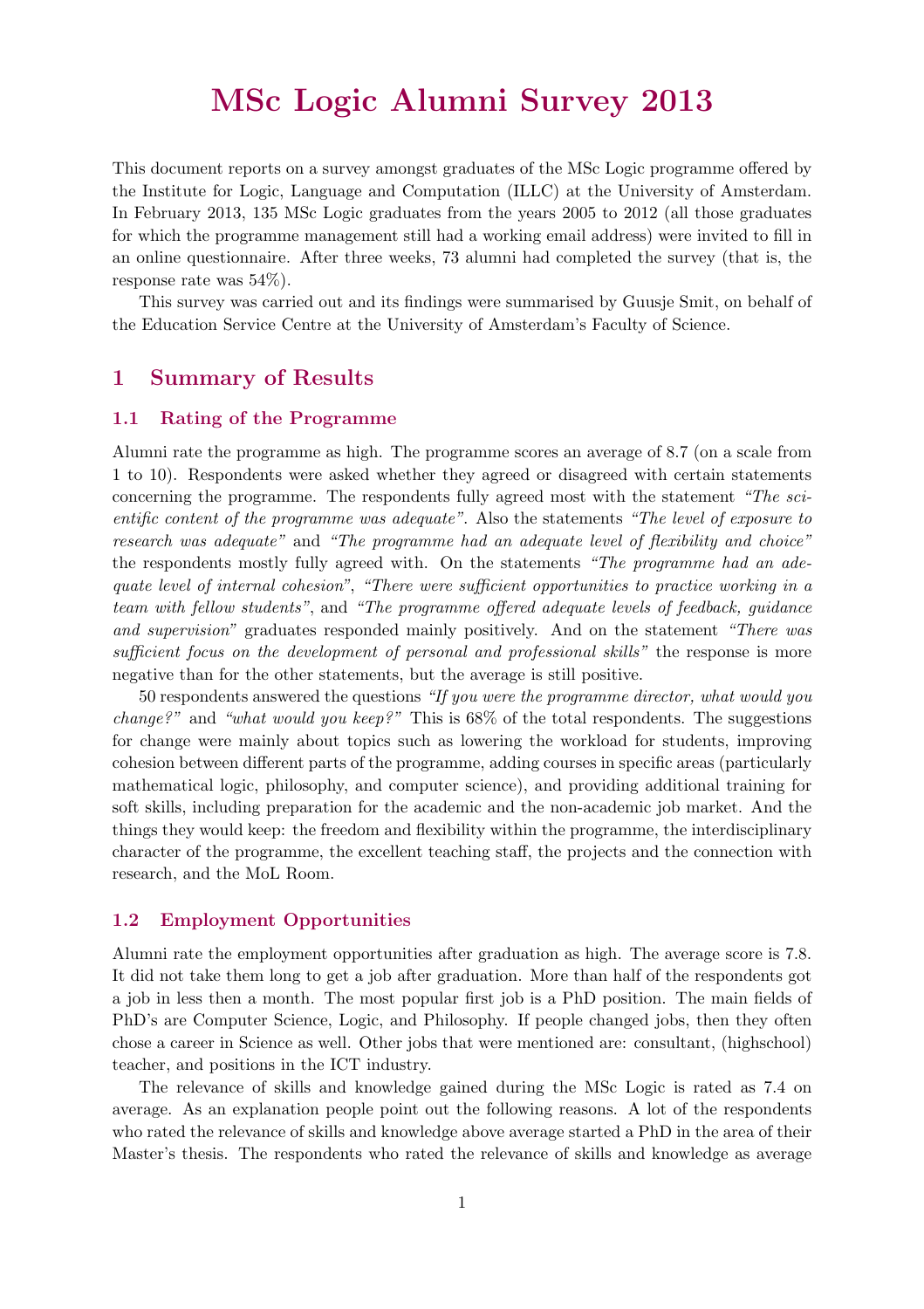say that they used some of the skills, mostly analytical and theoretical skills, in their first job. Some people also pointed out that they still had to gain additional knowledge after graduation. When the relevance of skills and knowledge was rated below average it mainly had to do with the fact that the first job was not research-oriented, e.g., consultant or computer programmer.

#### 1.3 Other Remarks

Most of the respondents stated that they stay in contact with fellow students (81%) as well as former teachers or supervisors (67%). In the commentary section the respondents mainly left very positive remarks about the programme.

#### 2 Quantitative Results

#### 2.1 Respondents

#### In which year did you graduate from the Msc Logic? Before 2005  $0(0\% )$  $\sim$ 2005 3 (4.29 %)  $\sim 10^{11}$ 2006 7 (10 %) 2007 10 (14.29 %)  $\mathcal{L}^{\text{max}}_{\text{max}}$ 2008 9 (12.86 %)  $\sim 10^{11}$ 2009 8 (11.43 %)  $\mathcal{L}^{\text{max}}_{\text{max}}$ 2010 10 (14.29 %)  $\mathcal{L}^{\text{max}}_{\text{max}}$ 2011 11 (15.71 %) **Contract Contract** 2012 12 (17.14 %)  $n = 70$

#### 2.2 Rating of the Programme

On a scale of 1-10, how would you rate the programme in general? 1: Very poor, 6: Sufficient, 10: Excellent (1 - 10) з 0 (0 %) 4  $0(0\% )$ 5  $0(0\% )$  $\sim$ 6 4 (5.48 %)  $\overline{7}$  $2(2.74\% )$ 8 16 (21.92 %) 9 40 (54.79 %) 10 11 (15.07 %)  $n = 73$ 

| $0(0\% )$ |
|-----------|
| $0(0\% )$ |
| 0.5000    |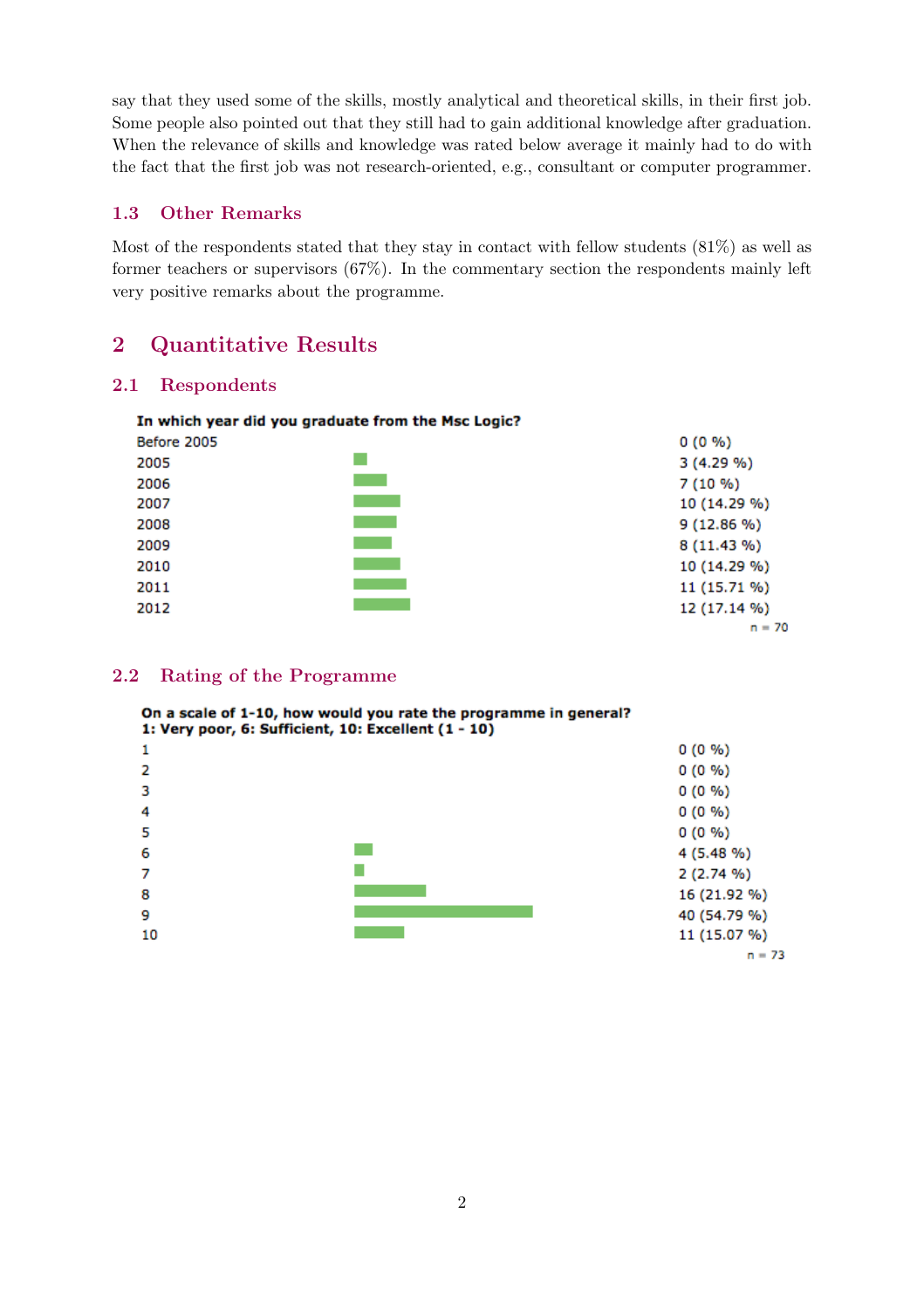For each of the following statements, respondents were asked whether they agree or disagree.

| $n=73$                                                                                   | fully<br>disagree | disagree       | neutral        | agree | fully<br>agree |
|------------------------------------------------------------------------------------------|-------------------|----------------|----------------|-------|----------------|
| The scientific content of the<br>programme was adequate.                                 | $\overline{0}$    | $\theta$       | 1              | 21    | 51             |
| The level of exposure to<br>research was adequate.                                       | $\theta$          | $\mathbf{1}$   | $\overline{2}$ | 21    | 50             |
| The programme had an<br>adequate level of internal<br>cohesion.                          | $\overline{2}$    | 6              | 13             | 38    | 14             |
| The programme had an<br>adequate level of flexibility<br>and choice.                     | $\theta$          | $\mathbf{1}$   | $\overline{5}$ | 22    | 45             |
| There were sufficient.<br>opportunities to practice<br>working in a team.                | $\overline{2}$    | $\overline{2}$ | 9              | 25    | 35             |
| There was sufficient focus on<br>the development of personal<br>and professional skills. | 3                 | 9              | 18             | 28    | 15             |
| The programme offered<br>adequate levels of feedback,<br>guidance and supervision.       | $\overline{0}$    | $\overline{5}$ | 13             | 26    | 29             |

### 2.3 Employment Opportunities

# On a scale of 1-10, how do you rate the employment opportunities after grad...<br>1: Very poor, 6: Sufficient, 10: Excellent  $(1 - 10)$

| 1                                                                                                               |                                                              | $0(0\% )$                                       |
|-----------------------------------------------------------------------------------------------------------------|--------------------------------------------------------------|-------------------------------------------------|
| 2                                                                                                               |                                                              | $0(0\% )$                                       |
| з                                                                                                               |                                                              | $1(1.41\%)$                                     |
| 4                                                                                                               |                                                              | $1(1.41\%)$                                     |
| 5                                                                                                               |                                                              | $3(4.23\%)$                                     |
| 6                                                                                                               |                                                              | 4 (5.63 %)                                      |
| 7                                                                                                               |                                                              | 18 (25.35 %)                                    |
| 8                                                                                                               |                                                              | 25 (35.21 %)                                    |
| 9                                                                                                               |                                                              | 9 (12.68 %)                                     |
| 10                                                                                                              |                                                              | 10 (14.08 %)                                    |
|                                                                                                                 |                                                              | $n = 71$                                        |
|                                                                                                                 | How long did it take you to get a job after your graduation? |                                                 |
| less than a month                                                                                               |                                                              | 41 (56.94 %)                                    |
| the contract of the contract of the contract of the contract of the contract of the contract of the contract of |                                                              | $\alpha$ <i>ii</i> $\alpha$ = $\alpha$ $\alpha$ |

| less than a month                       | 41 (50.94 %) |
|-----------------------------------------|--------------|
| between a month and three<br>months     | $9(12.5\%)$  |
| between three months and half<br>a year | $6(8.33\%)$  |
| between half a year and a year          | 3(4.17%)     |
| more than a year                        | 2(2.78%)     |
| Other:                                  | 11 (15.28 %) |
|                                         | $n = 72$     |